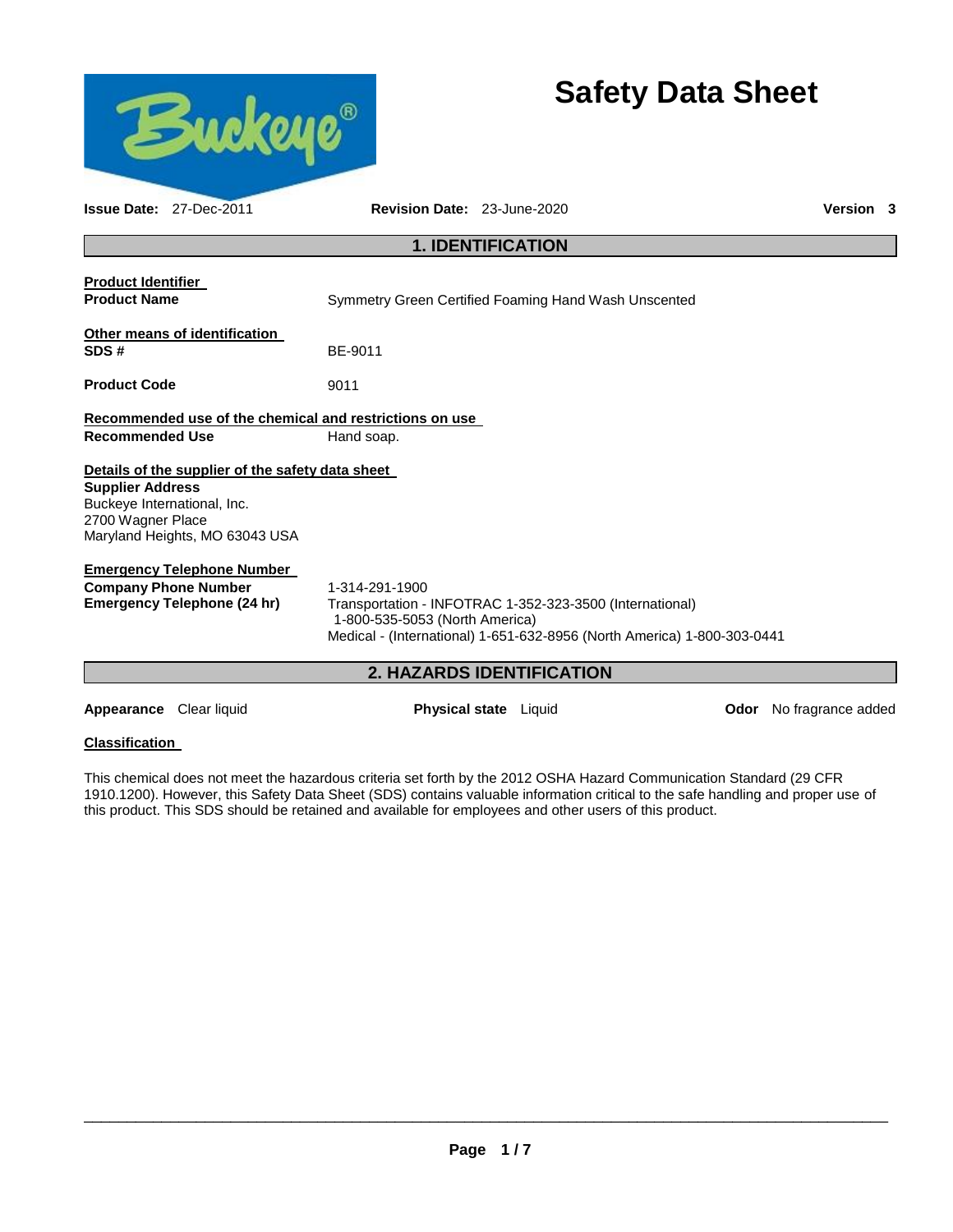## \_\_\_\_\_\_\_\_\_\_\_\_\_\_\_\_\_\_\_\_\_\_\_\_\_\_\_\_\_\_\_\_\_\_\_\_\_\_\_\_\_\_\_\_\_\_\_\_\_\_\_\_\_\_\_\_\_\_\_\_\_\_\_\_\_\_\_\_\_\_\_\_\_\_\_\_\_\_\_\_\_\_\_\_\_\_\_\_\_\_\_\_\_ **3. COMPOSITION/INFORMATION ON INGREDIENTS**

| <b>Chemical Name</b>                     | CAS No.    | Weight-% |
|------------------------------------------|------------|----------|
| Cocamide MEA                             | 68140-00-1 |          |
| Bio-terge AS-40, Sodium Olefin Sulfonate | 68439-57-6 | ີ        |

\*\*If Chemical Name/CAS No is "proprietary" and/or Weight-% is listed as a range, the specific chemical identity and/or percentage of composition has been withheld as a trade secret.\*\*

## **4. FIRST AID MEASURES**

#### **First Aid Measures**

| <b>Eve Contact</b>                                                         | Rinse immediately with plenty of water, also under the eyelids, for at least 15 minutes. Call<br>a physician if irritation persists.  |  |  |  |  |
|----------------------------------------------------------------------------|---------------------------------------------------------------------------------------------------------------------------------------|--|--|--|--|
| <b>Skin Contact</b>                                                        | If skin irritation occurs, rinse affected area with water.                                                                            |  |  |  |  |
| <b>Inhalation</b>                                                          | Remove to fresh air.                                                                                                                  |  |  |  |  |
| Ingestion                                                                  | Drink 2-3 large glasses of water. Do NOT induce vomiting. Call a physician. Never give<br>anything by mouth to an unconscious person. |  |  |  |  |
| Most important symptoms and effects                                        |                                                                                                                                       |  |  |  |  |
| <b>Symptoms</b>                                                            | Exposed individuals may experience eye tearing, redness and discomfort.                                                               |  |  |  |  |
| Indication of any immediate medical attention and special treatment needed |                                                                                                                                       |  |  |  |  |

**Notes to Physician**  Treat symptomatically.

## **5. FIRE-FIGHTING MEASURES**

## **Suitable Extinguishing Media**

Use extinguishing measures that are appropriate to local circumstances and the surrounding environment.

**Unsuitable Extinguishing Media** Not determined.

#### **Specific Hazards Arising from the Chemical**

Combustion products may be toxic.

**Hazardous Combustion Products** Carbon oxides. Oxides of sulfur.

## **Explosion Data**

## **Protective equipment and precautions for firefighters**

As in any fire, wear self-contained breathing apparatus pressure-demand, MSHA/NIOSH (approved or equivalent) and full protective gear.

## **6. ACCIDENTAL RELEASE MEASURES**

#### **Personal precautions, protective equipment and emergency procedures**

**Personal Precautions** Use personal protective equipment as required. Spills may be slippery.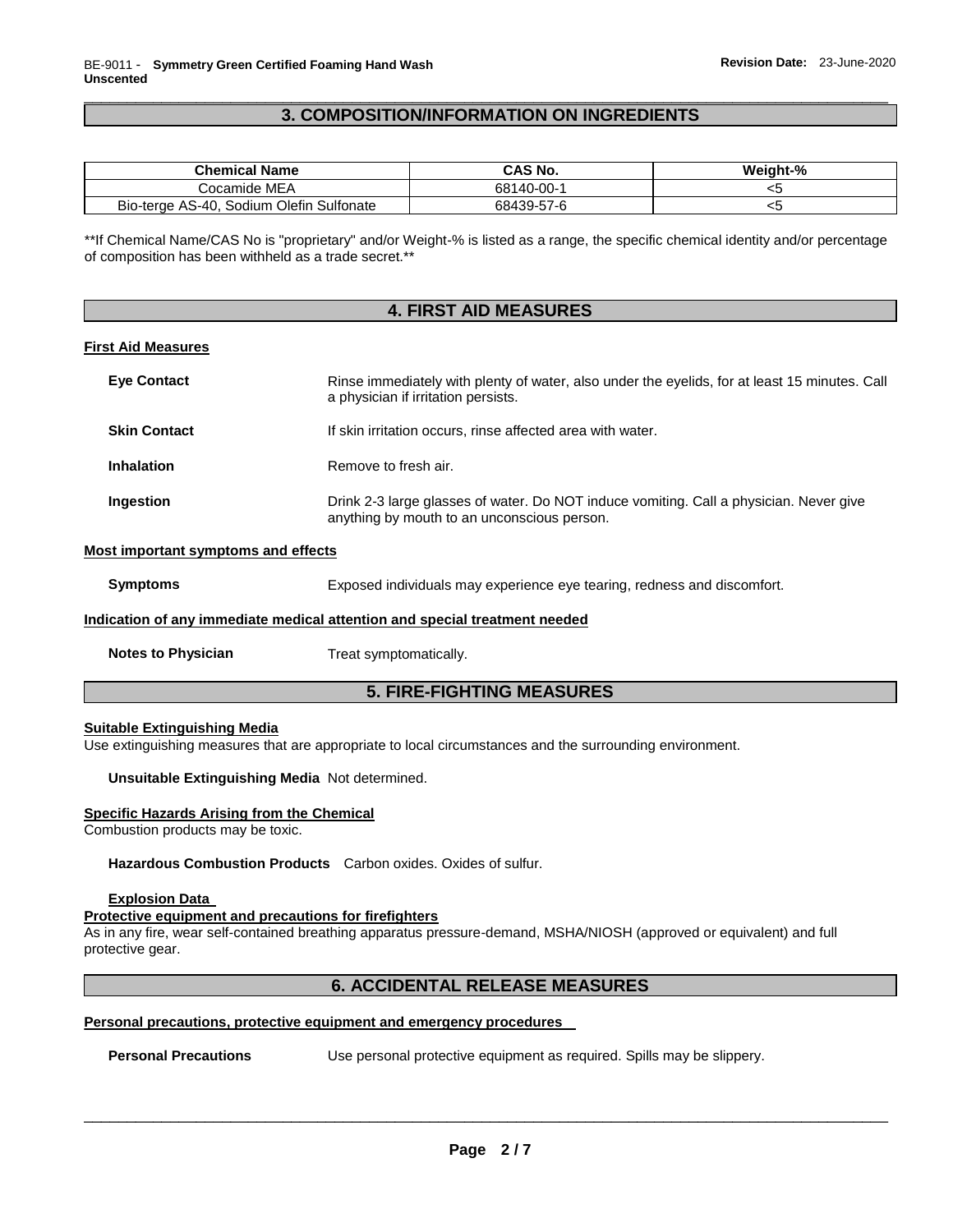| <b>Environmental precautions</b>                             |                                                                                                                                               |  |  |  |
|--------------------------------------------------------------|-----------------------------------------------------------------------------------------------------------------------------------------------|--|--|--|
| <b>Environmental precautions</b>                             | See Section 12 for additional Ecological Information.                                                                                         |  |  |  |
| Methods and material for containment and cleaning up         |                                                                                                                                               |  |  |  |
| <b>Methods for Containment</b>                               | Prevent further leakage or spillage if safe to do so.                                                                                         |  |  |  |
| <b>Methods for Clean-Up</b>                                  | Pick up with mop, wet/dry vac, or absorbent material. Rinse area with clear water and allow<br>floor to dry before allowing traffic.          |  |  |  |
|                                                              | 7. HANDLING AND STORAGE                                                                                                                       |  |  |  |
| <b>Precautions for safe handling</b>                         |                                                                                                                                               |  |  |  |
| <b>Advice on Safe Handling</b>                               | Do not swallow. Do not get in eyes.                                                                                                           |  |  |  |
| Conditions for safe storage, including any incompatibilities |                                                                                                                                               |  |  |  |
| <b>Storage Conditions</b>                                    | Keep containers tightly closed in a dry, cool and well-ventilated place. Keep container<br>closed when not in use. Store at room temperature. |  |  |  |
| <b>Incompatible Materials</b>                                | Chlorine bleach.                                                                                                                              |  |  |  |
| 8. EXPOSURE CONTROLS/PERSONAL PROTECTION                     |                                                                                                                                               |  |  |  |
| <b>Exposure Guidelines</b>                                   | No exposure limits noted for ingredient(s).                                                                                                   |  |  |  |
| <b>Appropriate engineering controls</b>                      |                                                                                                                                               |  |  |  |
| <b>Engineering Controls</b>                                  | Ventilation systems.                                                                                                                          |  |  |  |
|                                                              | Individual protection measures, such as personal protective equipment                                                                         |  |  |  |
| <b>Eye/Face Protection</b>                                   | When using product, do not rub eyes.                                                                                                          |  |  |  |
| <b>Skin and Body Protection</b>                              | No protective equipment is needed under normal use conditions.                                                                                |  |  |  |
| <b>Respiratory Protection</b>                                | No protective equipment is needed under normal use conditions.                                                                                |  |  |  |
|                                                              | General Hygiene Considerations Handle in accordance with good industrial hygiene and safety practice.                                         |  |  |  |
|                                                              | 9. PHYSICAL AND CHEMICAL PROPERTIES                                                                                                           |  |  |  |

## **Information on basic physical and chemical properties**

| <b>Physical state</b><br>Appearance<br><b>Color</b>                                                | Liauid<br>Clear liquid<br>Clear                                                                      | Odor<br><b>Odor Threshold</b>             | No fragrance added<br>Not determined |
|----------------------------------------------------------------------------------------------------|------------------------------------------------------------------------------------------------------|-------------------------------------------|--------------------------------------|
| <b>Property</b><br>рH<br><b>Melting Point/Freezing Point</b><br><b>Boiling Point/Boiling Range</b> | <b>Values</b><br>$8.7 \pm 0.5$ (conc and use dilution)<br>°C<br>32<br>°F<br>0<br>°C<br>212 °F<br>100 | • Method<br><b>Remarks</b>                |                                      |
| <b>Flash Point</b><br><b>Evaporation Rate</b>                                                      | None<br>1.0                                                                                          | Tag Closed Cup<br>(Water = 1) $@$ 20 $°C$ |                                      |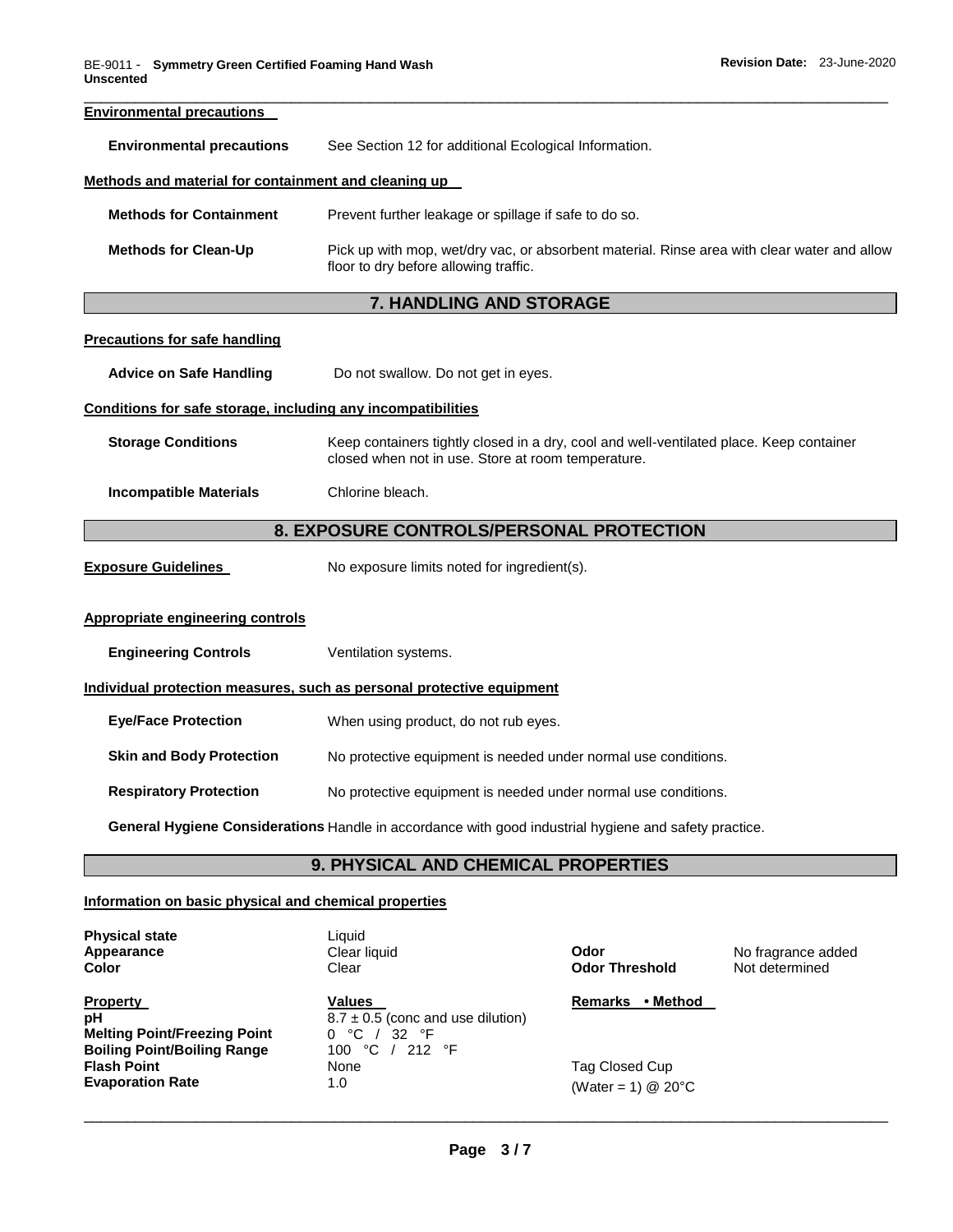BE-9011 - **Symmetry Green Certified Foaming Hand Wash Unscented** 

| <b>Flammability (Solid, Gas)</b>  | n/a-liquid        |                           |  |
|-----------------------------------|-------------------|---------------------------|--|
| <b>Flammability Limits in Air</b> |                   |                           |  |
| <b>Upper Flammability Limits</b>  | Not applicable    |                           |  |
| <b>Lower Flammability Limit</b>   | Not applicable    |                           |  |
| <b>Vapor Pressure</b>             | Not applicable    |                           |  |
| <b>Vapor Density</b>              | Not determined    |                           |  |
| <b>Relative Density</b>           | 1.00              | $(1=Water)$ @ 68°F (20°C) |  |
| <b>Water Solubility</b>           | Miscible in water |                           |  |
| Solubility in other solvents      | Not determined    |                           |  |
| <b>Partition Coefficient</b>      | Not determined    |                           |  |
| <b>Auto-ignition Temperature</b>  | Not applicable    |                           |  |
| <b>Decomposition Temperature</b>  | Not determined    |                           |  |
| <b>Kinematic Viscosity</b>        | Not determined    |                           |  |
| <b>Dynamic Viscosity</b>          | Not determined    |                           |  |
| <b>Explosive Properties</b>       | Not determined    |                           |  |
| <b>Oxidizing Properties</b>       | Not determined    |                           |  |

# **10. STABILITY AND REACTIVITY**

#### **Reactivity**

Not reactive under normal conditions.

**Chemical Stability**

Stable under recommended storage conditions.

#### **Possibility of Hazardous Reactions**

None under normal processing.

**Hazardous Polymerization** Hazardous polymerization does not occur.

#### **Conditions to Avoid**

## **Incompatible Materials**

Chlorine bleach.

# **Hazardous Decomposition Products**

Carbon oxides. Sulfur oxides.

## **11. TOXICOLOGICAL INFORMATION**

## **Information on likely routes of exposure**

| <b>Product Information</b> | Product does not present an acute toxicity hazard based on known or supplied information              |
|----------------------------|-------------------------------------------------------------------------------------------------------|
| <b>Eye Contact</b>         | Avoid contact with eyes.                                                                              |
| <b>Skin Contact</b>        | Not expected to be a skin irritant during prescribed use.                                             |
| <b>Inhalation</b>          | Under normal conditions of intended use, this material is not expected to be an inhalation<br>hazard. |
| Ingestion                  | Do not taste or swallow.                                                                              |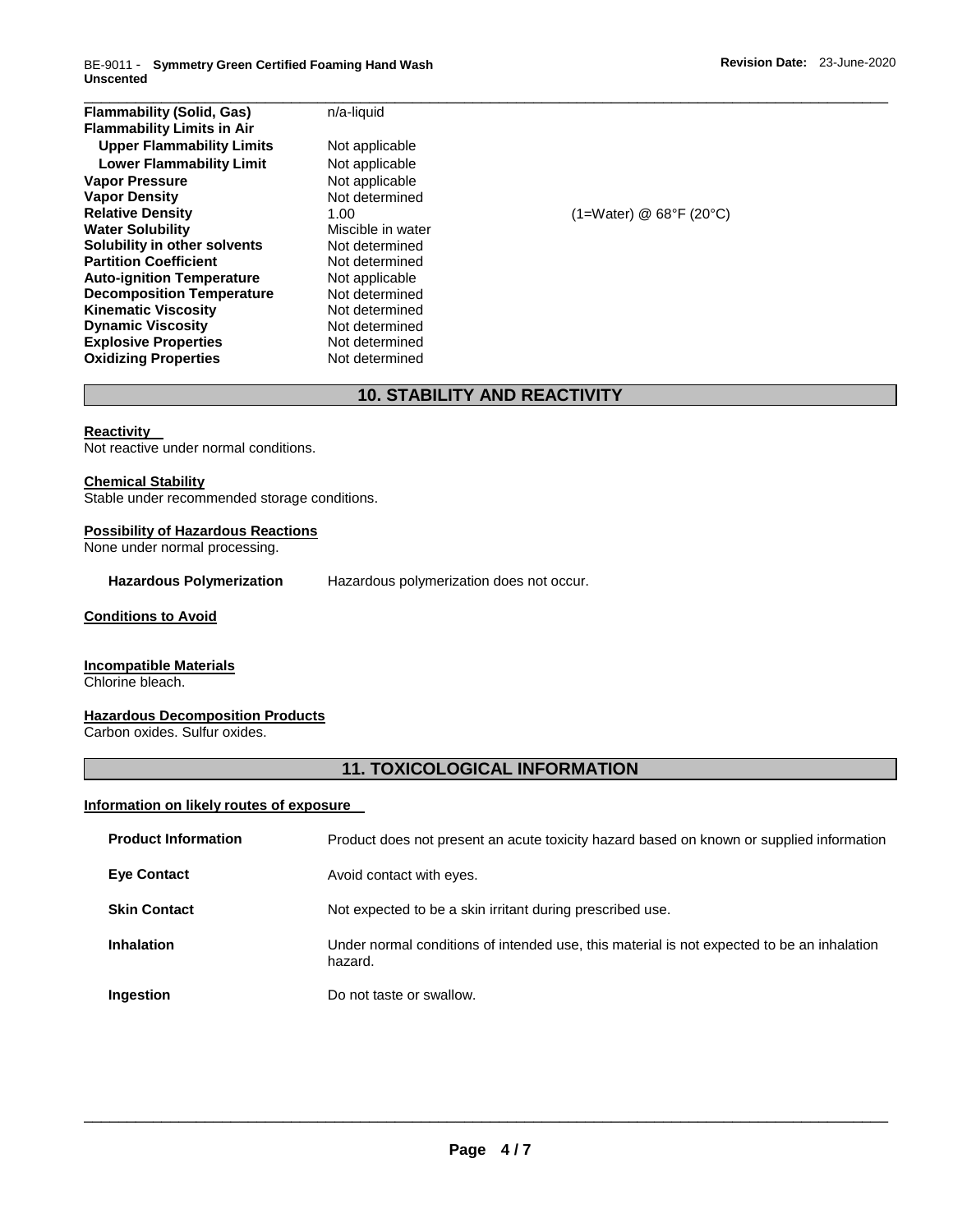## **Component Information**

| <b>Chemical Name</b>           | Oral LD50             | <b>Dermal LD50</b>       | <b>Inhalation LC50</b> |
|--------------------------------|-----------------------|--------------------------|------------------------|
| Cocamide MEA                   | > 5000 mg/kg<br>(Rat) | (Rabbit)<br>> 2000 mg/kg |                        |
| 68140-00-1                     |                       |                          |                        |
| Bio-terge AS-40, Sodium Olefin | (Rat)<br>= 2220 mg/kg | Rabbit)<br>> 740 mg/kg   |                        |
| Sulfonate                      |                       |                          |                        |
| 68439-57-6                     |                       |                          |                        |

\_\_\_\_\_\_\_\_\_\_\_\_\_\_\_\_\_\_\_\_\_\_\_\_\_\_\_\_\_\_\_\_\_\_\_\_\_\_\_\_\_\_\_\_\_\_\_\_\_\_\_\_\_\_\_\_\_\_\_\_\_\_\_\_\_\_\_\_\_\_\_\_\_\_\_\_\_\_\_\_\_\_\_\_\_\_\_\_\_\_\_\_\_

#### **Information on physical, chemical and toxicological effects**

**Symptoms** Please see section 4 of this SDS for symptoms.

#### **Delayed and immediate effects as well as chronic effects from short and long-term exposure**

## **Carcinogenicity** Based on the information provided, this product does not contain any carcinogens or potential carcinogens as listed by OSHA, IARC or NTP.

#### **Numerical measures of toxicity**

Not determined

## **12. ECOLOGICAL INFORMATION**

#### **Ecotoxicity**

An environmental hazard cannot be excluded in the event of unprofessional handling or disposal.

## **Component Information**

| <b>Chemical Name</b>           | Algae/aguatic plants | Fish                               | Crustacea                   |
|--------------------------------|----------------------|------------------------------------|-----------------------------|
| Cocamide MEA                   |                      | 31: 96 h Brachydanio rerio mg/L    | 10: 24 h Daphnia magna mg/L |
| 68140-00-1                     |                      | LC50 28.5: 96 h Brachydanio rerio  | EC <sub>50</sub>            |
|                                |                      | mg/L LC50 semi-static              |                             |
| Bio-terge AS-40, Sodium Olefin |                      | 1.0 - 10.0: 96 h Brachydanio rerio |                             |
| Sulfonate                      |                      | mg/L LC50 static 12.2: 96 h        |                             |
| 68439-57-6                     |                      | Brachydanio rerio mg/L LC50 semi-  |                             |
|                                |                      | static                             |                             |

#### **Persistence/Degradability**

Not determined.

#### **Bioaccumulation**

Not determined.

#### **Mobility**

| <b>Chemical Name</b> | <b>Coefficient</b><br>Partition |
|----------------------|---------------------------------|
| Cocamide MEA         | 3.89                            |
| 68140-00-1           |                                 |

## **Other Adverse Effects**

Not determined

## **13. DISPOSAL CONSIDERATIONS**

#### **Waste Treatment Methods**

**Disposal of Wastes** Disposal should be in accordance with applicable regional, national and local laws and regulations.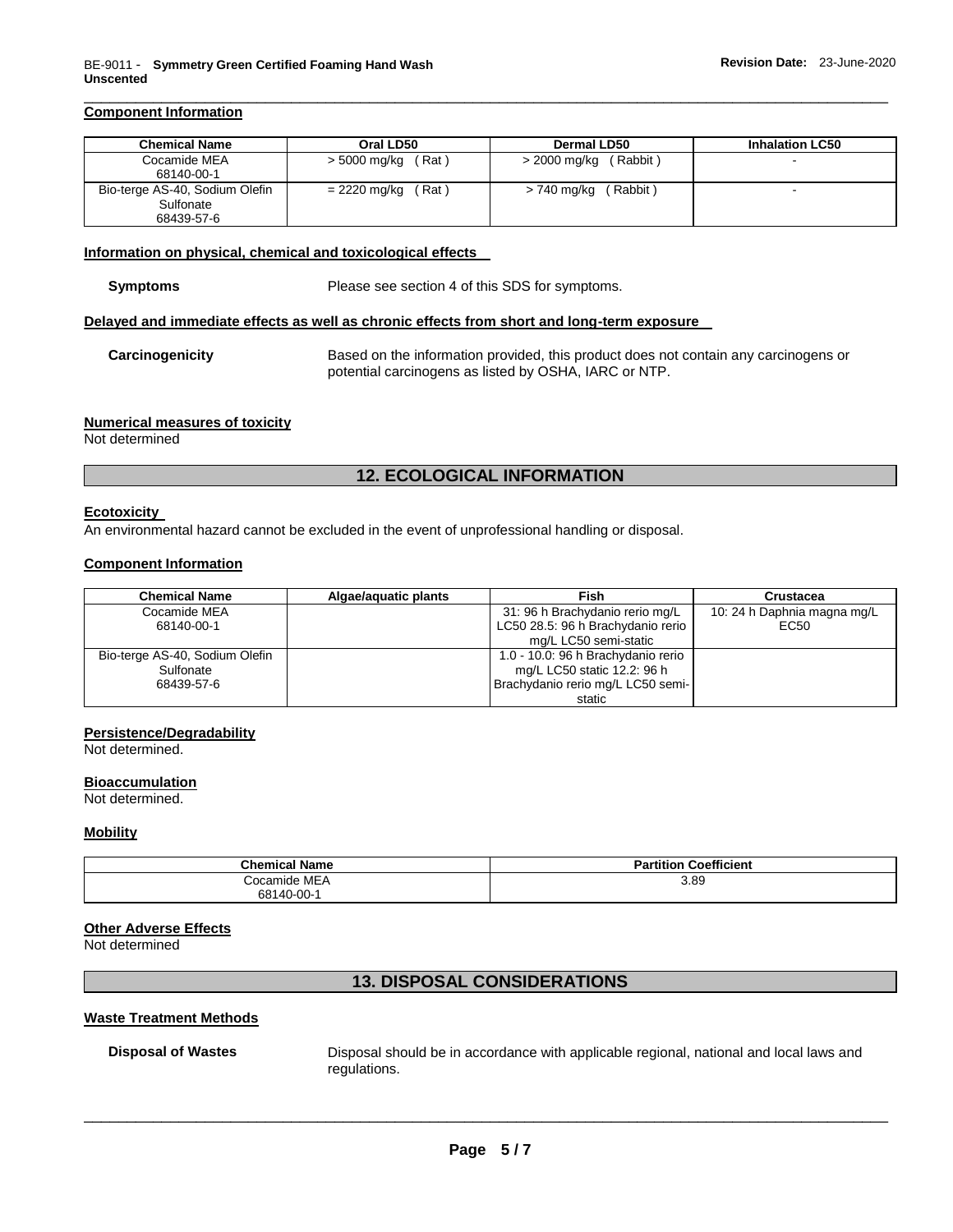| <b>Contaminated Packaging</b> | Disposal should be in accordance with applicable regional, national and local laws and<br>regulations.                         |  |  |  |
|-------------------------------|--------------------------------------------------------------------------------------------------------------------------------|--|--|--|
|                               | <b>14. TRANSPORT INFORMATION</b>                                                                                               |  |  |  |
| <b>Note</b>                   | Please see current shipping paper for most up to date shipping information, including<br>exemptions and special circumstances. |  |  |  |
| <u>DOT</u>                    | Not regulated                                                                                                                  |  |  |  |
| <b>IATA</b>                   | Not regulated                                                                                                                  |  |  |  |
| <b>IMDG</b>                   | Not regulated                                                                                                                  |  |  |  |

# **15. REGULATORY INFORMATION**

## **International Inventories**

| <b>Chemical Name</b>                        | <b>TSCA</b> | <b>DSL/NDSL EINECS/E</b><br>∟INCS. | <b>ENCS</b> | <b>IECSC</b> | KECL    | <b>PICCS</b> | <b>AICS</b> |
|---------------------------------------------|-------------|------------------------------------|-------------|--------------|---------|--------------|-------------|
| Cocamide MEA                                |             |                                    | Present     |              | Present |              |             |
| Bio-terge AS-40, Sodium<br>Olefin Sulfonate |             |                                    |             |              | Present |              |             |

#### **Legend:**

*TSCA - United States Toxic Substances Control Act Section 8(b) Inventory* 

*DSL/NDSL - Canadian Domestic Substances List/Non-Domestic Substances List* 

*EINECS/ELINCS - European Inventory of Existing Chemical Substances/European List of Notified Chemical Substances* 

*ENCS - Japan Existing and New Chemical Substances* 

*IECSC - China Inventory of Existing Chemical Substances* 

*KECL - Korean Existing and Evaluated Chemical Substances* 

*PICCS - Philippines Inventory of Chemicals and Chemical Substances* 

*AICS - Australian Inventory of Chemical Substances* 

## **US Federal Regulations**

## **CERCLA**

This material, as supplied, does not contain any substances regulated as hazardous substances under the Comprehensive Environmental Response Compensation and Liability Act (CERCLA) (40 CFR 302) or the Superfund Amendments and Reauthorization Act (SARA) (40 CFR 355).

## **SARA 311/312 Hazard Categories**

This material, as supplied, does not contain any substances subject to the requirements of SARA Sections 311/312 (40 CFR 370)

# **SARA 313**

Not determined

## **US State Regulations**

## **U.S. State Right-to-Know Regulations**

Not determined